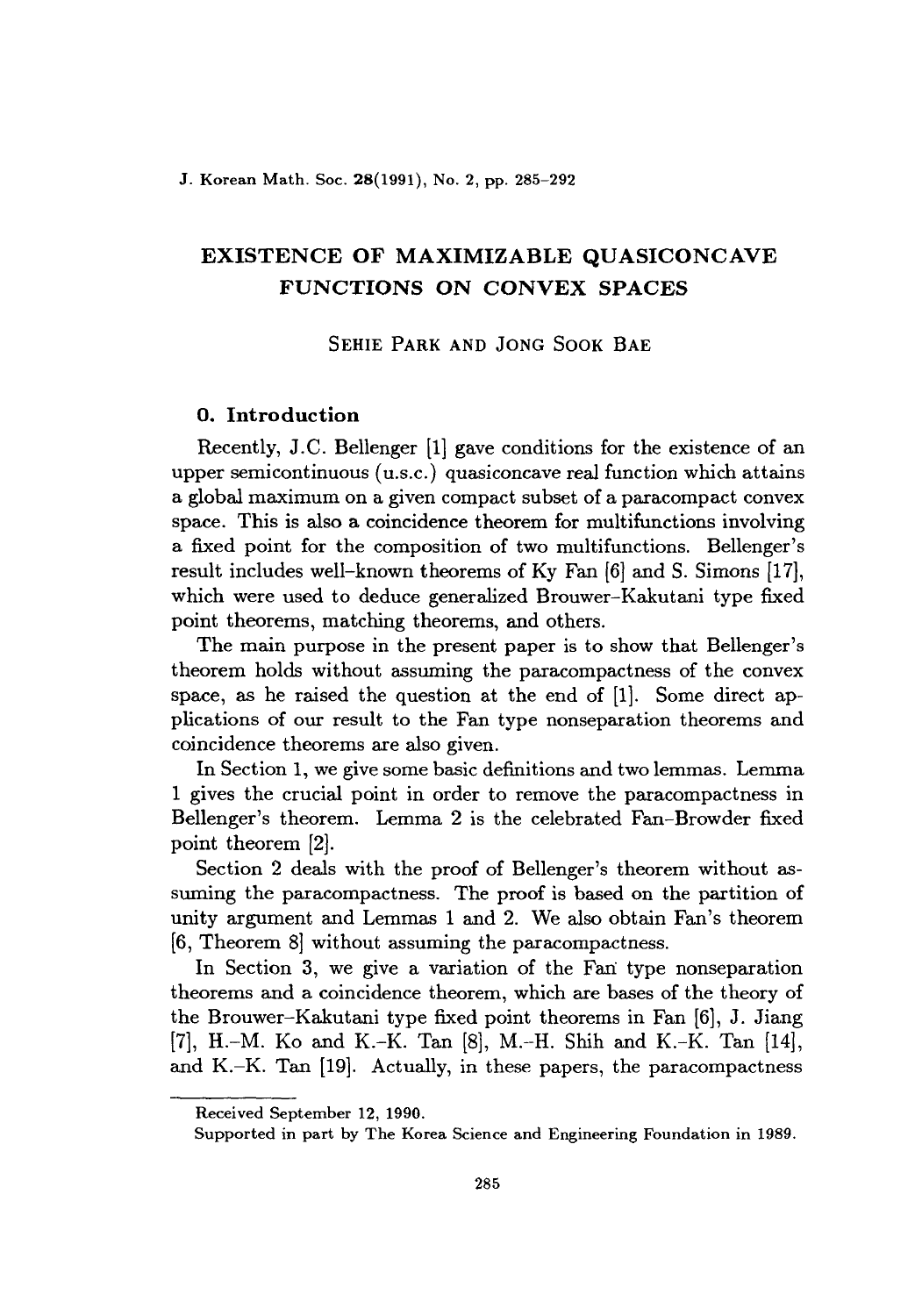### 286 Sehie Park and Jong Sook Bae

assumption can be removed. Note that the first author's preprints [11, 12] were improved in this direction.

## 1. **Preliminaries**

A *convex space X* is a nonempty convex set in a vector space with any topology that induces the Euclidean topology on the convex hulls of its finite subsets. A nonempty subset  $L$  of a convex space  $X$  is called a *c*-compact set if for each finite set  $S \subset X$  there is a compact convex set  $L_S \subset X$  such that  $L \cup S \subset L_S$  [9].

A real-valued function f on X is quasiconcave if the set  $\{x \in X\}$  $| f(x) > a$  is convex for every real *a*. Also for any finite subset  ${x_1, \ldots, x_n}$  of *X* and a subset *L* of *X*,  $[x_1, \ldots, x_n, L]$  is the closed convex hull of  $\{x_1, \ldots, x_n\} \cup L$  in X. Note that if L is c-compact, then  $[x_1, \ldots, x_n, L]$  is a compact convex subset of X.

Throughout this paper, we assume that any topological space is Hausdorff.

The following lemma has a crucial role in this paper.

LEMMA 1. Let  $\tilde{K}$  be a normal space,  $K$  a compact subset of  $\tilde{K}$ , and *U* an open subset of  $\tilde{K}$ . Suppose that  $\alpha : K \to [0,1]$  is a continuous function such that  $\text{supp }\alpha \subset U \cap K$ . Then there exists a continuous *extension*  $\tilde{\alpha}: K \to [0,1]$  *of*  $\alpha$  *such that* supp $\tilde{\alpha} \subset U$ .

*Proof.* From the Tietze extension theorem, we have a continuous extension  $\alpha_1 : \tilde{K} \to [0,1]$  of  $\alpha$ . Since supp $\alpha \subset U$ , we can find an open set V such that supp  $\alpha \subset V \subset \overline{V} \subset U$ . Since  $\tilde{K}$  is normal, by Uryshon's Lemma there is a continuous function  $\beta : K \to [0,1]$ by Uryshon's Lemma there is a continuous function  $\beta: K \to [0,1]$ <br>satisfying  $\beta(x) = 1$  for  $x \in \text{supp } \alpha$  and  $\beta(x) = 0$  for  $x \in \tilde{K} \backslash V$ . Then  $\tilde{\alpha} = \alpha_1 \cdot \beta$  is the desired extension of  $\alpha$ .

The following classical result is known as the Fan-Browder fixed point theorem [2] :

LEMMA 2. Let X be a compact convex space and  $T: X \to 2^X$  a *multifunction satisfying*

(i) for each  $x \in X$ ,  $Tx$  is nonempty and convex; and

(ii) *for* each  $y \in X$ ,  $T^{-1}y = \{x \in X : y \in Tx\}$  *is open.* 

*Then T* has a fixed point  $x_0 \in X$ , that is,  $x_0 \in Tx_0$ .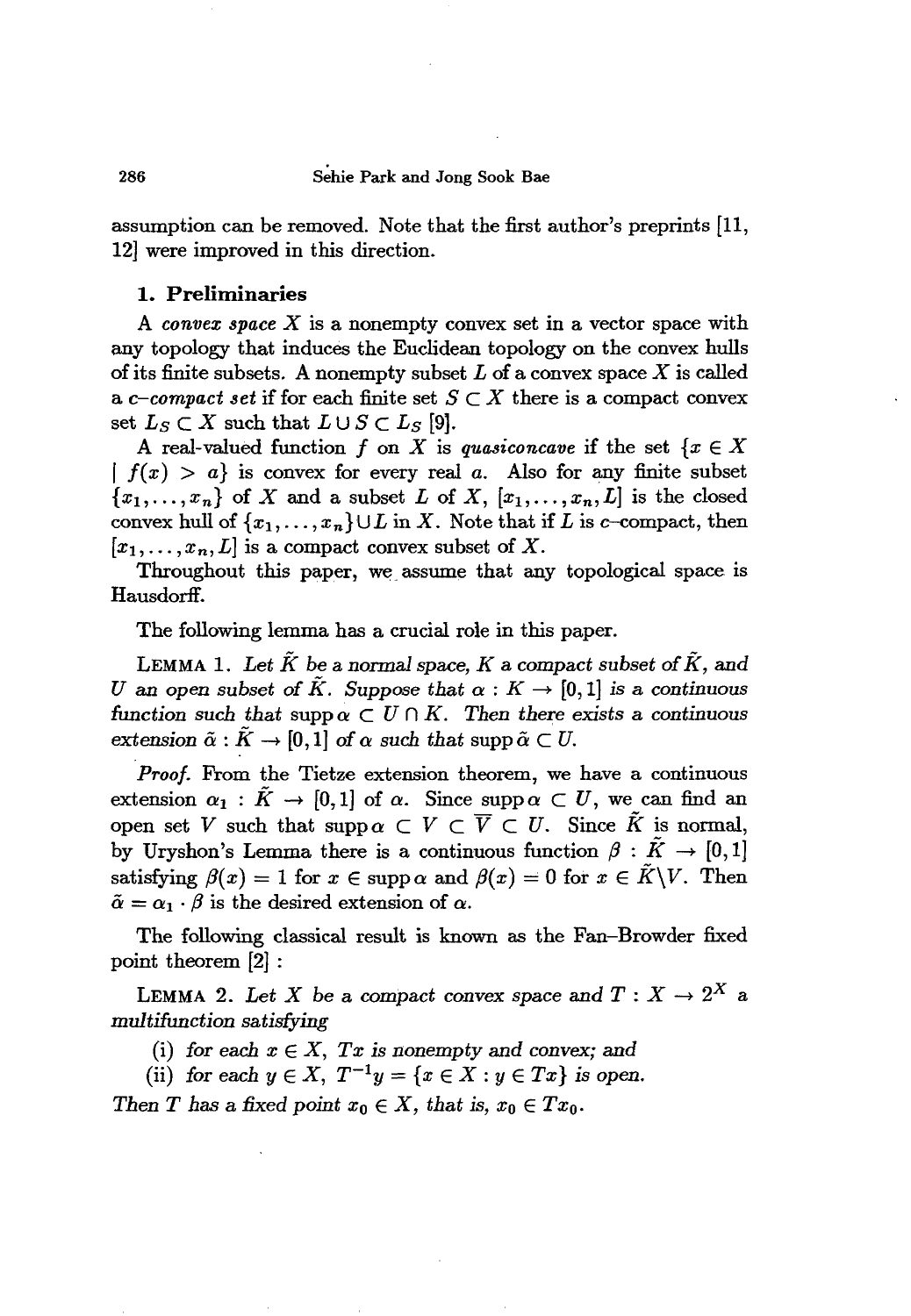Existence of maximizable quasiconcave functions on convex spaces 287

### 2. Existence of maximizable quasiconcave functions

We give the affirmative answer to Bellenger's question as follows:

THEOREM 1. *Let X* be a convex *space. Suppose that*

 $(1.1)$  *for each*  $x \in X$ ,  $Tx$  *is a nonempty convex subset of u.s.c. quasiconcave real functions* on *X (that is, every convex combination* of two functions in  $Tx$  is in  $Tx$ );

(1.2) *for each u.s.c. quasiconcave real function f on X*,  $T^{-1}f$  *is compactly open in X;* and

*(1.3) there exist* a *c-compact subset* L of*X* and a *nonempty compact subset* K of X *such* that for every  $x \in X \backslash K$  and  $f \in Tx$ , we have  $fx < \max f[x, L].$ 

*Then* there exist an  $\hat{x} \in K$  and an  $f \in T\hat{x}$  such that  $f\hat{x} = \max f(X)$ .

*Proof.* Let  $\hat{X}$  denote the set of all u.s.c. quasiconcave real functions *onX.*

Step 1. *T*|*K* has a selection  $\phi: K \to \hat{X}$ .

Since Tx is nonempty for each  $x \in X$ , there exists an  $f_x \in \hat{X}$ such that  $x \in T^{-1} f_x$ . Then  $\{T^{-1} f_x : x \in X\}$  is a compactly open cover of *X.* Since *K* is compact, we have a finite number of functions  $f_1, f_2, \ldots, f_n$  in  $\hat{X}$  such that  $K \subset \bigcup_{i=1}^n T^{-1} f_i$ . Let  $\{\alpha_i\}_{i=1}^n$  be a continuous partition of unity subordinate to  $\{T^{-1}f_i\cap K\}_{i=1}^n$  such that

 $(1.4)$  supp  $\alpha_i \subset T^{-1} f_i \cap K$  and  $\sum_{i=1}^n \alpha_i(x) = 1$  for  $x \in K$ . For each  $x \in K$ , define  $\phi_x = \phi(x) = \sum_{i=1}^n \alpha_i(x) f_i$ . Then by (1.1) and (1.4), we see that  $\phi_x \in Tx$  and  $\phi_x$  is u.s.c. and quasiconcave for each  $x \in K$ . Then we know that

(1.5) for each  $y \in X$ , the function  $x \mapsto \phi_x(y)$  is continuous on *K*; and

(1.6) the function  $x \mapsto \phi_x(x)$  is u.s.c. on *K*.

Step 2. For any finite number of points  $y_1, y_2, \ldots, y_m$  of X, let  $\tilde{L} = [y_1, y_2, \dots, y_m, L]$ . Then  $T|\tilde{L}|\$  has a selection  $\tilde{\phi}: \tilde{L} \to \hat{X}$  such that  $\tilde{\phi} = \phi$  on  $\tilde{L} \cap K$ .

Since  $L$  is a compact subset of  $X$ , by  $(1.1)$  and  $(1.2)$ , we have a finite winder of functions  $f_{n+1}, f_{n+2}, \ldots, f_{n+k}$  in  $\hat{X}$  such that  $\tilde{L} \subset$  $\bigcup_{i=1}^{k} T^{-1} f_{n+j}$ . Now by Lemma 1, we have continuous extensions  $\tilde{\alpha}_i$ :  $\tilde{L} \cup K \to [0,1]$  of  $\alpha_i$  such that supp  $\tilde{\alpha}_i \subset T^{-1} f_i$  for  $1 \leq i \leq n$ .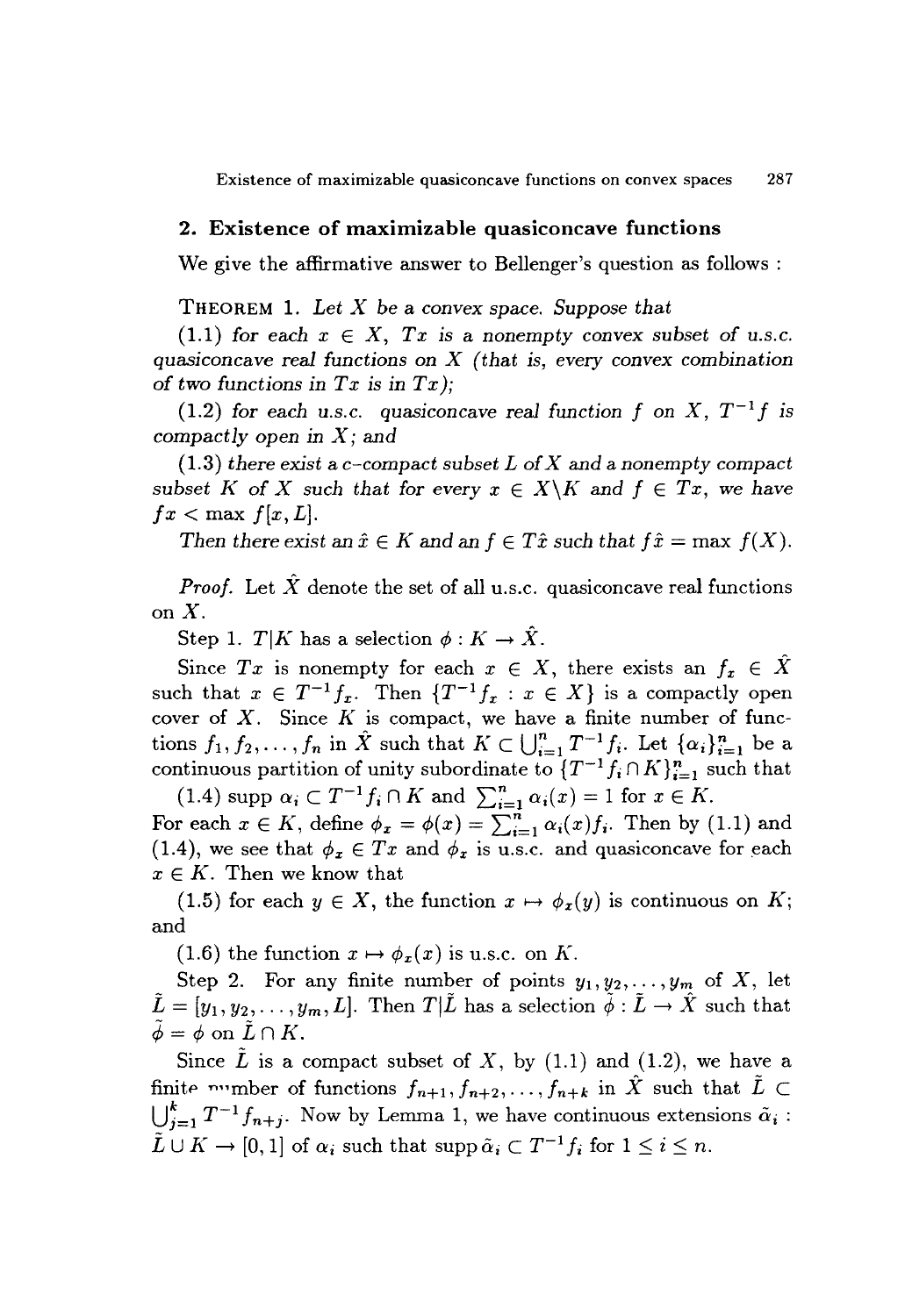288 Sehie Park and Jong Sook Bae

Let  $L_1 = \{x \in \tilde{L} : \sum_{i=1}^n \tilde{\alpha}_i(x) = 0\}$  and let  $U_{n+j} = T^{-1}f_{n+j} \cap$ Let  $L_1 = \{x \in \tilde{L} : \sum_{i=1}^n \tilde{\alpha}_i(x) = 0\}$  and let  $U_{n+j} = T^{-1}f_{n+j} \cap$ <br>  $(\tilde{L}\backslash K)$  for  $1 \le j \le k$ . Then  $L_1 \subset \bigcup_{j=1}^k U_{n+j}$  and hence we have a continuous partition of unity  $\{\alpha_{n+j} : 1 \le j \le k\}$  defined on  $L_1$ satisfying

 $(1.7)$  *supp*  $\alpha_{n+j} \subset U_{n+j} \cap L_1$  for each  $1 \leq j \leq k$  and  $\sum_{j=1}^k \alpha_{n+j}(x)$  $= 1$  for every  $x \in L_1$ .

Now also by Lemma 1, we have continuous extensions  $\tilde{\alpha}_{n+j} : \tilde{L} \cup K \to [0,1]$  of  $\alpha_{n+j}$  such that supp  $\tilde{\alpha}_{n+j} \subset U_{n+j}$  for all  $1 \leq j \leq k$ . Then by  $(1.7)$  we know that  $\sum_{i=1}^{n+k} \tilde{\alpha}_i(x) \neq 0$  for all  $x \in \tilde{L} \cup K$ . Now for each  $1 \leq i \leq n+k$ , define  $\beta_i : \tilde{L} \cup K \to [0,1]$  by  $\beta_i(x) = \tilde{\alpha}_i(x)/\sum_{j=1}^{n+k} \tilde{\alpha}_j(x)$ . Then we have continuous functions  $\beta_i : \tilde{L} \cup K \to [0,1], 1 \leq i \leq n + k$ , such that

 $(1.8)$  supp  $\beta_i \subset T^{-1}f_i$  for each  $1 \leq i \leq n + k$ ;

(1.9) for  $x \in K$ ,  $\beta_i(x) = \alpha_i(x)$  for  $1 \leq i \leq n$  and  $\beta_{n+i}(x) = 0$ for  $1 \leq j \leq k$ ; and<br>  $(1.10)$   $\sum_{i=1}^{n+k} \beta_i(x) = 1$  for all  $x \in \tilde{L} \cup K$ .

For each  $x \in \tilde{L}$ , define  $\tilde{\phi}_x = \sum_{i=1}^{n+k} \beta_i(x) f_i$ . Then by (1.8) and (1.10),  $\tilde{\phi}_x \in Tx$  for each  $x \in \tilde{L}$  and  $\tilde{\phi}_x$  is an u.s.c. quasiconcave function on X. Therefore (1.5) and (1.6) still hold for  $\tilde{\phi}$  and  $\tilde{L}$  instead of  $\phi$  and K, resp. Note that by (1.9),  $\tilde{\phi}_x = \phi_x$  for each  $x \in \tilde{L} \cap K$ .

Step 3. Let  $Ay = \{x \in K : \phi_x(y) \leq \phi_x(x)\}\$ for each  $y \in X$ . Then  ${Ay: y \in X}$  has the finite intersection property.

Note that by (1.5) and (1.6), each *Ay* is closed in *K.* For any finite number of points  $y_1, y_2, \ldots, y_m$ , consider  $\tilde{L} = [y_1, y_2, \ldots, y_m, L]$  and  $\tilde{\phi}$ :  $\tilde{L} \rightarrow \hat{X}$  as in Step 2. Define

$$
Wx = \{y \in \tilde{L} : \tilde{\phi}_x(y) > \tilde{\phi}_x(x)\}
$$

for  $x \in \tilde{L}$ , and hence we have

$$
W^{-1}y = \{x \in \tilde{L} : \tilde{\phi}_x(y) > \tilde{\phi}_x(x)\}
$$

for  $y \in \tilde{L}$ . Since  $\tilde{\phi}_x$  is quasiconcave, *Wx* is convex. Note that  $x \notin Wx$ for each  $x \in \tilde{L}$ . Moreover, by (1.5) and (1.6) for  $\tilde{\phi}_x$  and  $\tilde{L}$ ,  $W^{-1}y$  is open in  $\tilde{L}$ . Therefore, by Lemma 2, we should have an  $\overline{x} \in \tilde{L}$  such that  $W\overline{x} = \emptyset$ , or equivalently,

$$
\tilde{\phi}_{\overline{x}}(y)\leq \tilde{\phi}_{\overline{x}}(\overline{x})\quad \text{for all}\quad y\in \tilde{L}.
$$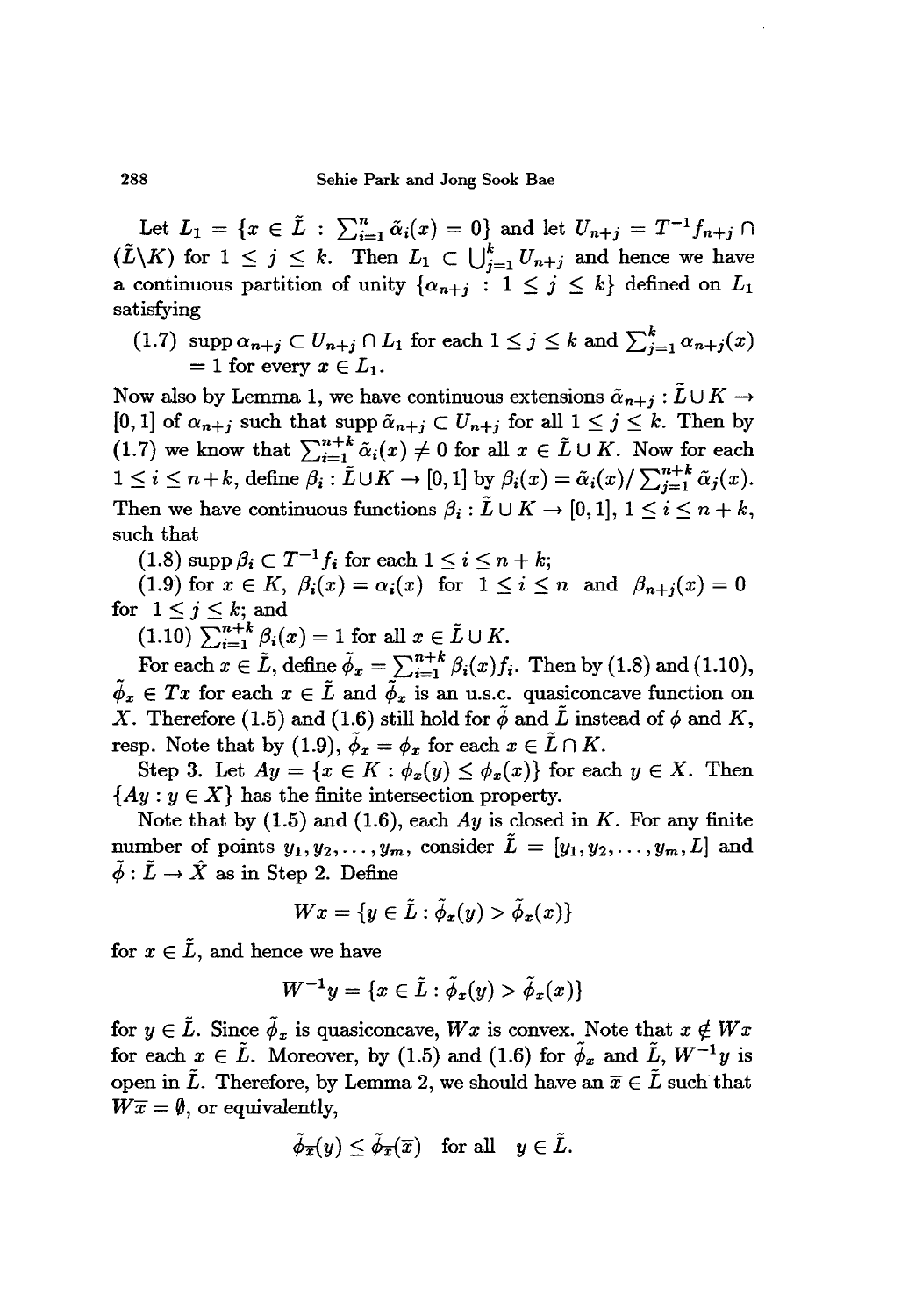This implies  $\tilde{\phi}_{\overline{x}}(\overline{x}) = \max \tilde{\phi}_{\overline{x}}(\overline{x}, L]$ . Since  $\tilde{\phi}_{\overline{x}} \in T\overline{x}$ , by (1.3), we should have  $\bar{x} \in K$ . Since  $\bar{\phi}_{\bar{x}} = \phi_{\bar{x}}$ , we have

$$
\phi_{\overline{x}}(y) \leq \phi_{\overline{x}}(\overline{x}) \quad \text{for all} \quad y \in \tilde{L},
$$

and hence

$$
\overline{x}\in \bigcap_{y\in L}Ay\subset \bigcap_{i=1}^m Ay_i.
$$

Step 4. Since *K* is compact, we have a point  $\hat{x} \in \bigcap \{Ay : y \in X\}.$ Let  $f = \phi_{\hat{x}} \in T\hat{x}$ . Then  $f\hat{x} = \max f(X)$ . This completes our proof.

REMARK. If *X* is paracompact, then Theorem 1 reduces to Bellenger [1, Theorem 1]. Note that we can relax the requirement that *Tx* be convex by considering  $Sx = \text{conv } Tx$  as in [1]. If *X* is compact, that is,  $X = K$ , then Theorem 1 reduces to Simons [17, Theorem 0.1], whose particular forms appeared in Simons [15, 16]. Those results are used to obtain fixed point theorems, approximation theorems, and other consequences in [3, 15, 16, 17].

Moreover, from Theorem 1, we obtain the following version of Fan [6, Theorem 8] without assuming the paracompactness of  $X$ .

THEOREM 2. Let X be a convex space and  $\Phi$  a nonempty convex *set* of *lower semicontinuous convex* real *functions* on *X. Let S* be a *subset* of  $X \times \Phi$  *such that* 

 $(2.1)$  *for* each  $\phi \in \Phi$ ,  $\{x \in X : (x, \phi) \in S\}$  *is compactly open in X;* and

 $(2.2)$  *for each*  $x \in X$ ,  $\{\phi \in \Phi : (x, \phi) \in S\}$  *is nonempty and convex. Then either*

 $(2.3)$  *there exists*  $(y, \phi) \in S$  *such that*  $\phi(y) = \min \phi(X)$ *;* or

*(2.4) for* each c-compact *set L* in *X* and each *nonempty* compact *set K* in *X*, *there exists*  $a(y, \phi) \in S$  *such that* 

$$
y \in X \backslash K \quad \text{and} \quad \phi(y) = \min \phi[y, L].
$$

*Proof.* For each  $x \in X$ , we define  $Tx = \{-\phi : (x, \phi) \in S\}$ . One can easily verify that  $(1.1)$  and  $(1.2)$  are satisfied by T. Now Theorem 2 follows from Theorem 1.

 $\hat{\mathbf{e}}$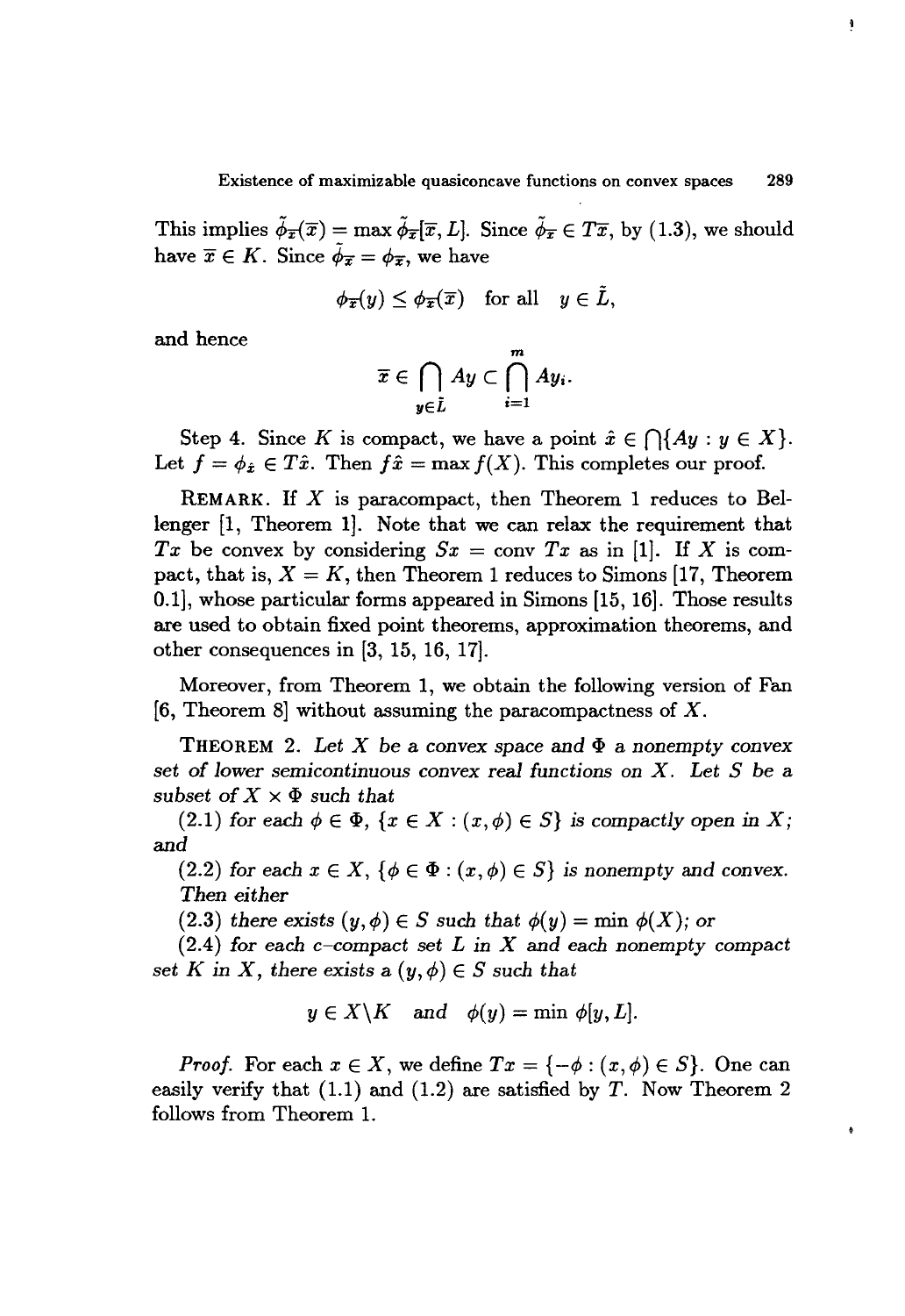### 290 Sehie Park and Jong Sook Bae

### **3. Coincidence and fixed point theorems**

Let *E* be a *real* topological vector space (t.v.s.) and *E\** its dual space. For any  $f \in E^*$  and  $K \subset X \subset E$ , let  $Mf = \{x \in X : fx =$  $\max f(X)$ } and  $M_f = \{x \in K : fx = \max f(X)\} = Mf \cap K.$ 

The following is a variation of the Fan type nonseparation theorems in  $[4, 5, 10, 13, 18]$  and a generalization of Simons  $[17,$  Theorem 2.2].

THEOREM 3. *Let X* be a nonempty convex *subset* of a t. *v.s. E* and  $P, Q: X \to 2^E \setminus \{\emptyset\}$  *multifunctions.* Let *K* be a nonempty compact subset of  $X$  and  $L$  a c-compact subset of  $X$ . Suppose that, for each  $f\in E^*$ ,

 $(3.1)$   $X_f = \{x \in X : \sup f(Px) \ge \inf f(Qx)\}\$ is compactly closed;  $(3.2)$   $M_f \subset X_f$ ; and

(3.3) for each  $x \in X \backslash K$ ,  $fx = \max f[x, L]$  implies  $x \in X_f$ . *Then there exists an*  $\hat{x} \in \bigcap \{X_f : f \in E^*\}.$ 

*Proof.* For each  $x \in X$ , define

$$
Tx = \{f \in E^* : \sup f(Px) < \inf f(Qx)\}.
$$

Then *Tx* is a convex subset of continuous linear functionals on X. Note that for each  $f \in E^*$ ,  $T^{-1}f = X_f^C$  is compactly open in *X* and (3.3) implies (1.3). Suppose that  $Tx \neq \emptyset$  for each  $x \in X$ . Then, by Theorem 1, there exist an  $\hat{x} \in K$  and  $f \in T\hat{x}$  such that  $\hat{x} \in M_f$ . However, (3.2) implies  $\hat{x} \in X_f$ , a contradiction. Therefore, we conclude that  $T\hat{x} = \emptyset$ for some  $\hat{x} \in X$ , and hence  $\hat{x} \in \bigcap \{X_f : f \in E^*\}$ . This completes our proof.

Theorem 3 is the key result in the first author's forthcoming work [12]. For exmaple, a direct application of Theorem 3 is as follows:

THEOREM 4. *Under the* same *hypotheses* of *Theorem* 3, *suppose that either*

- (A)  $E^*$  separates points of *E* and  $P, Q: X \to kc(E)$ ; or
- (B) *E* is locally convex,  $P, Q: X \to cc(E)$ , and one of *Px* and *Qx is compact* in *E* for *each*  $x \in X$ ,

where  $k\epsilon(E)$   $[cc(E)]$  denotes the set of all nonempty compact convex *[closed convex, resp.]* subsets of *E.* Then there is an  $\hat{x} \in X$  such that  $P\hat{x} \cap Q\hat{x} \neq \emptyset$ .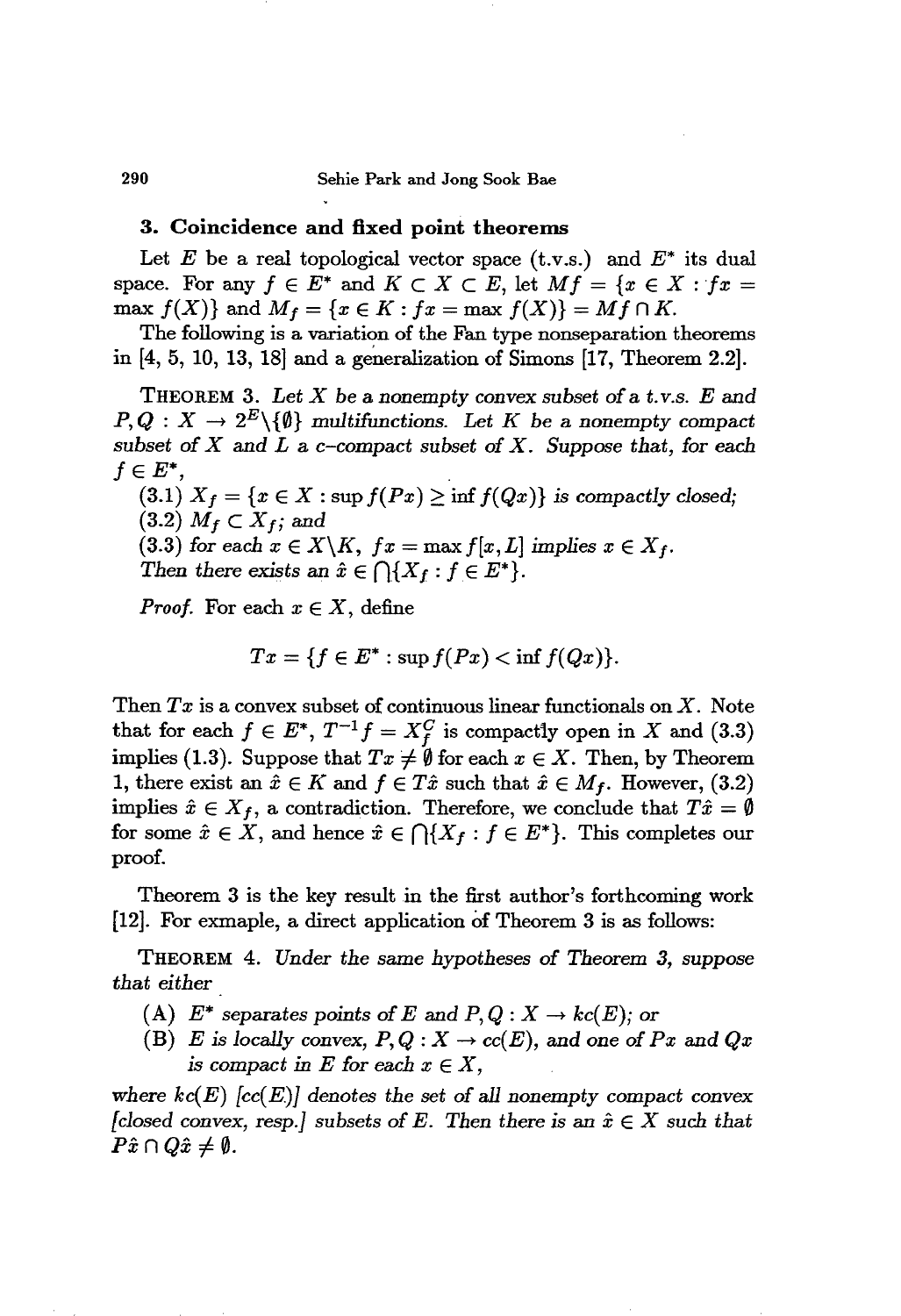*Proof.* Suppose that  $Px \cap Qx = \emptyset$  for all  $x \in X$ . Then each of (A) and (B) implies that for each  $x \in X$  there exists an  $f \in E^*$  with inf  $f(Qx) > \sup f(Px)$ , by the standard separation theorems in a t.v.s. This contradicts Theorem 3.

REMARK. Note that if  $P$  and  $Q$  are upper hemicontinuous (see [11]), then  $(3.1)$  holds. Moreover, if P or Q is the identity on X, then we have a fixed point theorem. Actually Theorem 4 includes results of Jiang [7,11, Theorem 2.2], Ko and Tan [8, Lemma 1.2], Ky Fan [6, Theorem 9], Shih and Tan [14, Theorems 4 and 5], and Tan [19, Theorem 3.2]. For details, see [11, 12].

### References

- 1. J.C. BeIIenger, *Existence of maximizable quasiconcave functions on paracompact convex spaces,* J. Math. Anal. Appl. 123 (1987), 333-338.
- 2. F.E. Browder, *The fixed point theory of multi-1lalued mappings in topological vector spaces, Math. Ann.* 177 (1968), 283-301.
- 3. A. CelIina, *Fixed points of noncontinuous mappings,* Rend. Accad. Naz. Lincei 49 (1970), 30-33.
- 4. Ky Fan, *Extensions of two fixed point theorems of F.E. Browder,* Math. Z. 112 (1969), 234-240.
- 5. , *A minimax inequality and applications,* in "Inequalities Ill" (ed. by O.Shisha), Academic Press, New York, 1972, 103-113.
- 6. , *Some properties of convex sets related to fixed point theorems,* Math. Ann. 266 (1984), 519-537.
- 7. J. Jiang, *Fixed point theorems for paracompact convex sets,* Acta Math. Sinica, N.S. 4 (1988), I, 64-71, 11, 234-241.
- 8. H.-M. Ko 'and K.-K. Tan, *A coincidence theorem with applications to minimax inequalities and fixed point theorems,* TamkangJ. Math.l1 (1986), 37-45.
- 9. M. Lassonde, *On the use of KKM multifunctions in fixed point theory and related topics*, J. Math. Anal. Appl. 97 (1983), 151-201.
- 10. C.-M. Lee and K.-K. Tan, *On Fan's extensions of Browder's fixed point theorems for multi-valued inward mappings, J. Austral. Math. Soc. A 26 (1978),* 169-174.
- 11. S. Park, *Fixed point and coincidence theorems for u.h.c. multifunctions on convex sets,* Proc. Coli. Natur. Sci. Seoul Nat. U. 15 (1990), 1-15.
- 12. , *Fixed point theory of multifunctions in topological vector spaces,* J. Korean Math. Soc. 29 (1992), to appear.
- 13. S. Reich, *Fixed points in locally convex spaces,* Math. Z. 125 (1972), 17-31.
- 14. M.-H. Shih and K.-K. Tan, *Covering theorems of convex sets related to fixedpoint theorems,* in "Nonlinear and Convex Analysis (Proc. in Honor of Ky Fan)" (ed. by B.L. Lin and S. Simons), Marcel Dekker, Inc., 1987, 235-244.